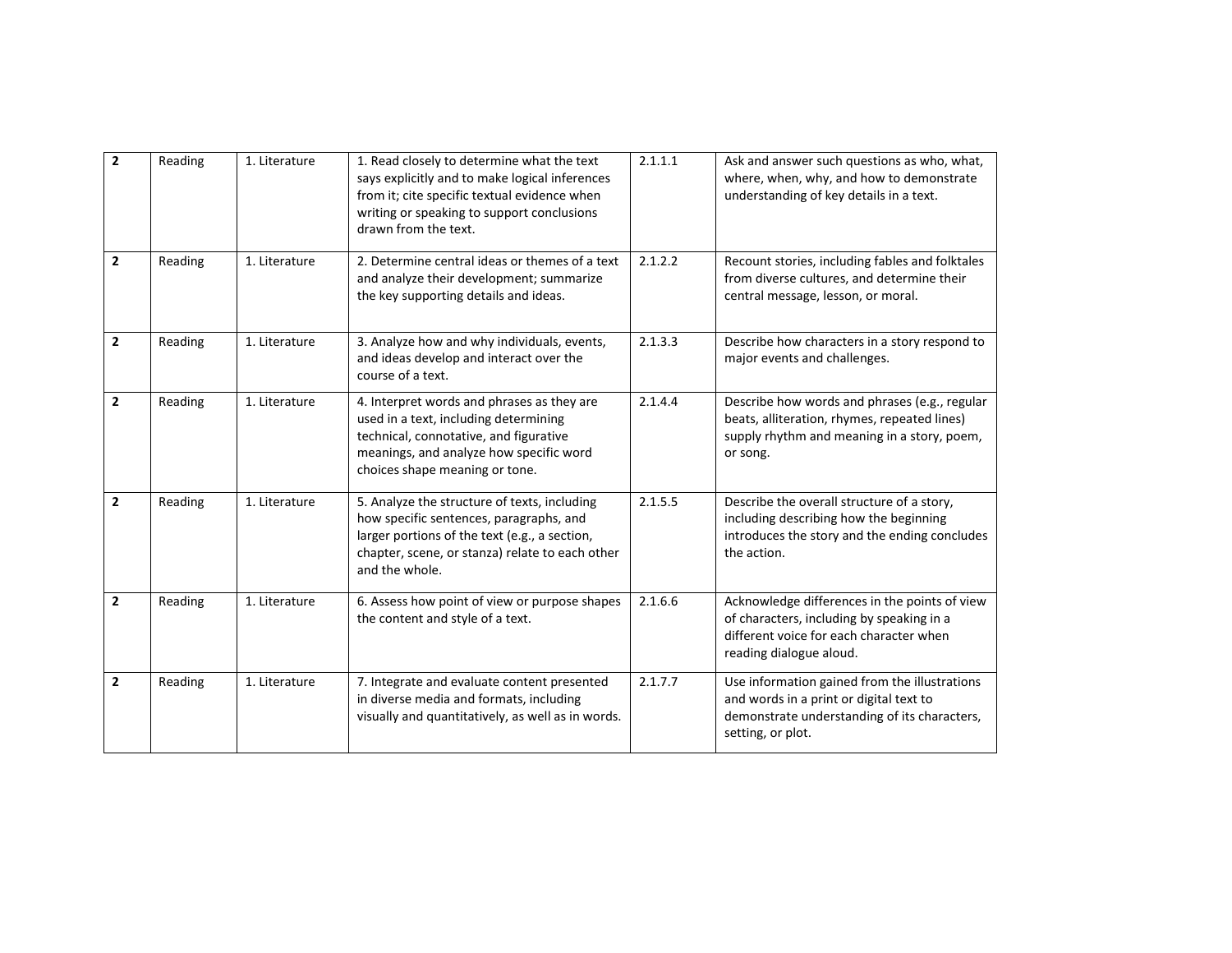| $\mathbf{2}$   | Reading | 1. Literature            | 9. Analyze how two or more texts address<br>similar themes or topics in order to build<br>knowledge or to compare the approaches the<br>authors take.                                                              | 2.1.9.9   | Compare and contrast two or more versions<br>of the same story (e.g., Cinderella stories) by<br>different authors or from different cultures,<br>including those by or about Minnesota<br>American Indians.                                                                    |
|----------------|---------|--------------------------|--------------------------------------------------------------------------------------------------------------------------------------------------------------------------------------------------------------------|-----------|--------------------------------------------------------------------------------------------------------------------------------------------------------------------------------------------------------------------------------------------------------------------------------|
| $\mathbf{2}$   | Reading | 1. Literature            | 10. Read and comprehend complex literary<br>and informational texts independently and<br>proficiently.                                                                                                             | 2.1.10.10 | By the end of the year, select, read and<br>comprehend literature including stories and<br>poetry for personal enjoyment, interest, and<br>academic tasks, in the grades 2-3 text<br>complexity band proficiently, with scaffolding<br>as needed at the high end of the range. |
| $\overline{2}$ | Reading | 2. Informational<br>Text | 1. Read closely to determine what the text<br>says explicitly and to make logical inferences<br>from it; cite specific textual evidence when<br>writing or speaking to support conclusions<br>drawn from the text. | 2.2.1.1   | Ask and answer such questions as who, what,<br>where, when, why, and how to demonstrate<br>understanding of key details in a text.                                                                                                                                             |
| $\mathbf{2}$   | Reading | 2. Informational<br>Text | 2. Determine central ideas or themes of a text<br>and analyze their development; summarize<br>the key supporting details and ideas.                                                                                | 2.2.2.2   | Identify the main topic of a multiparagraph<br>text as well as the focus of specific paragraphs<br>within the text.                                                                                                                                                            |
| $\mathbf{2}$   | Reading | 2. Informational<br>Text | 3. Analyze how and why individuals, events,<br>and ideas develop and interact over the<br>course of a text.                                                                                                        | 2.2.3.3   | Describe the connection between a series of<br>historical events, scientific ideas or concepts,<br>or steps in technical procedures in a text.                                                                                                                                 |
| $\overline{2}$ | Reading | 2. Informational<br>Text | 4. Interpret words and phrases as they are<br>used in a text, including determining<br>technical, connotative, and figurative<br>meanings, and analyze how specific word<br>choices shape meaning or tone.         | 2.2.4.4   | Determine the meaning of words and phrases<br>in a text relevant to a grade 2 topic or subject<br>area.                                                                                                                                                                        |
| $\overline{2}$ | Reading | 2. Informational<br>Text | 5. Analyze the structure of texts, including<br>how specific sentences, paragraphs, and<br>larger portions of the text (e.g., a section,<br>chapter, scene, or stanza) relate to each other<br>and the whole.      | 2.2.5.5   | Know and use various text features (e.g.,<br>captions, bold print, subheadings, glossaries,<br>indexes, electronic menus, icons) to locate<br>key facts or information in a text efficiently.                                                                                  |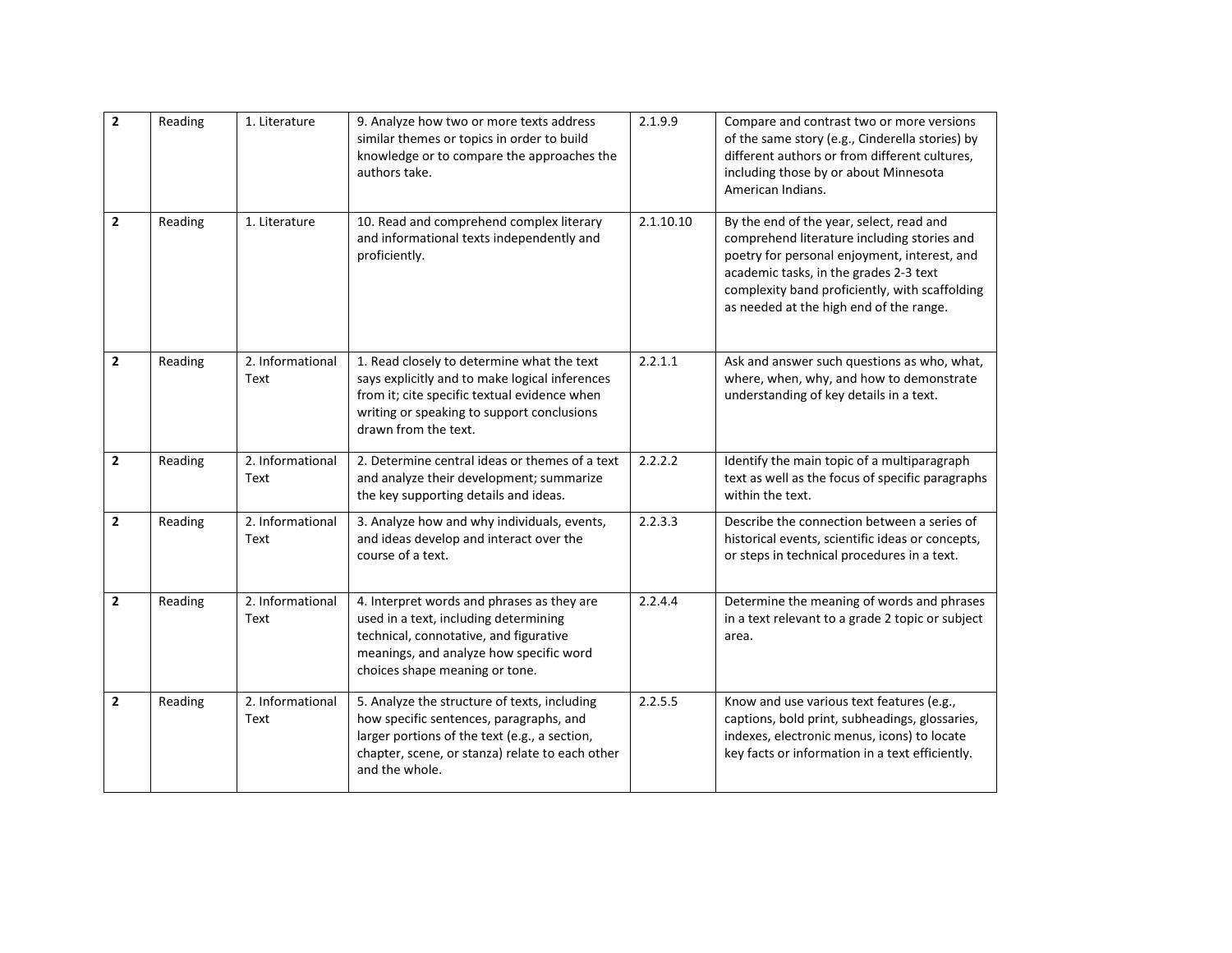| $\overline{2}$ | Reading | 2. Informational<br>Text | 6. Assess how point of view or purpose shapes<br>the content and style of a text.                                                                                                | 2.2.6.6   | Identify the main purpose of a text, including<br>what the author wants to answer, explain, or<br>describe.                                                                                                                                                                                                               |
|----------------|---------|--------------------------|----------------------------------------------------------------------------------------------------------------------------------------------------------------------------------|-----------|---------------------------------------------------------------------------------------------------------------------------------------------------------------------------------------------------------------------------------------------------------------------------------------------------------------------------|
| $\overline{2}$ | Reading | 2. Informational<br>Text | 7. Integrate and evaluate content presented<br>in diverse media and formats, including<br>visually and quantitatively, as well as in words.                                      | 2.2.7.7   | Explain how specific images (e.g., a diagram<br>showing how a machine works) contribute to<br>and clarify a text.                                                                                                                                                                                                         |
| $\overline{2}$ | Reading | 2. Informational<br>Text | 8. Delineate and evaluate the argument and<br>specific claims in a text, including the validity<br>of the reasoning as well as the relevance and<br>sufficiency of the evidence. | 2.2.8.8   | Describe how reasons support specific points<br>the author makes in a text.                                                                                                                                                                                                                                               |
| $\overline{2}$ | Reading | 2. Informational<br>Text | 9. Analyze how two or more texts address<br>similar themes or topics in order to build<br>knowledge or to compare the approaches the<br>authors take.                            | 2.2.9.9   | Compare and contrast the most important<br>points presented by two texts on the same<br>topic.                                                                                                                                                                                                                            |
| $\overline{2}$ | Reading | 2. Informational<br>Text | 10. Read and comprehend complex literary<br>and informational texts independently and<br>proficiently.                                                                           | 2.2.10.10 | By the end of year, select, read and<br>comprehend informational texts, including<br>history/social studies, science, and technical<br>texts, in the grades 2-3 text complexity band<br>proficiently, with scaffolding as needed at the<br>high end of the range for personal interest,<br>enjoyment, and academic tasks. |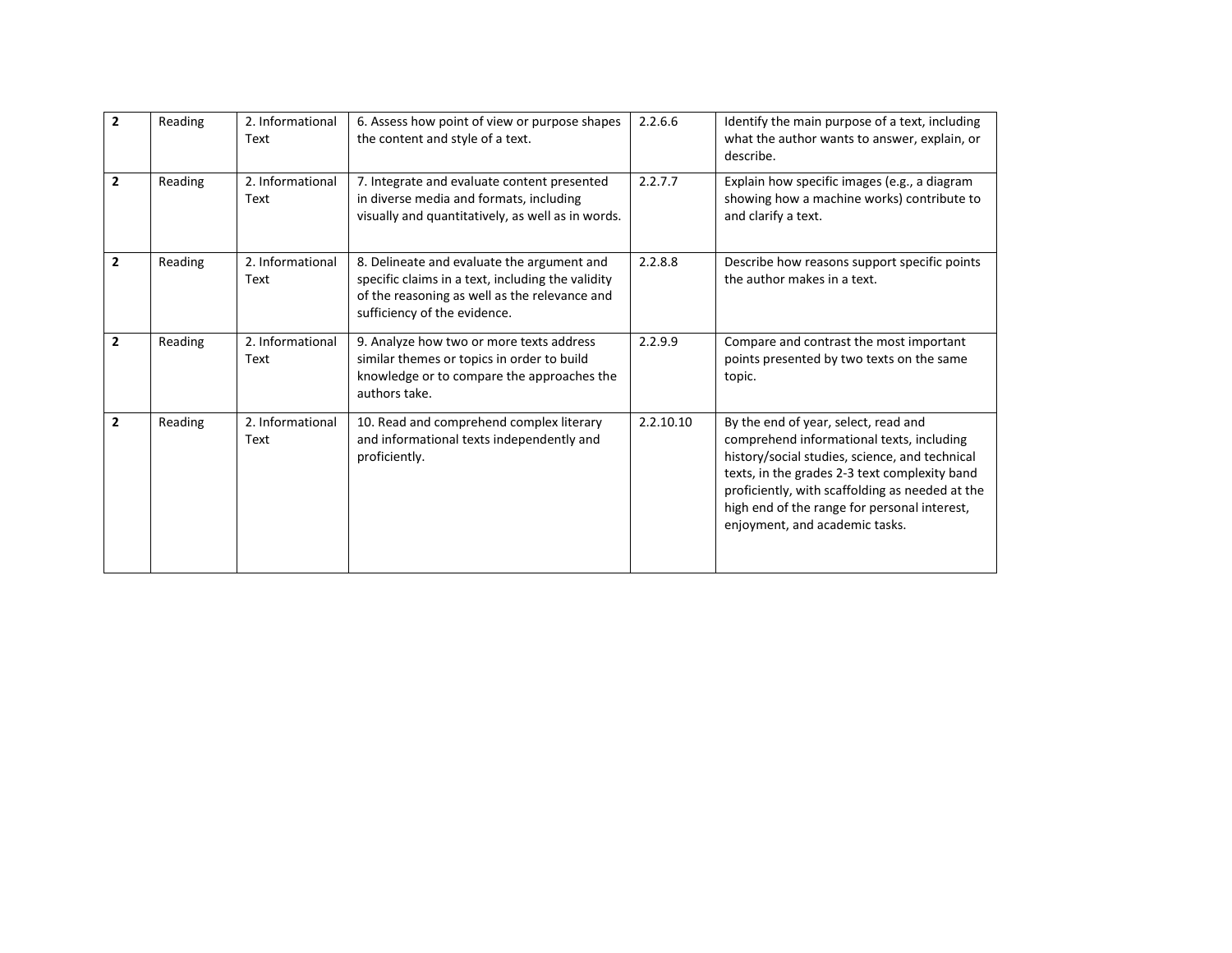| $\overline{\mathbf{c}}$ | Reading | 3. Foundational<br><b>Skills</b> | 0. No anchor standard                                                                                                                                    | 2.3.0.3 | Know and apply grade-level phonics and word<br>analysis skills in decoding words: (a)<br>Distinguish long and short vowels when<br>reading regularly spelled one-syllable words.<br>(b) Know spelling-sound correspondences for<br>additional common vowel teams. (c) Decode<br>regularly spelled two-syllable words with long<br>vowels. (d) Decode words with common<br>prefixes and suffixes. (e) Identify words with<br>inconsistent but common spelling-sound<br>correspondences. (f) Recognize and read<br>grade-appropriate irregularly spelled words,<br>including high-frequency words. |
|-------------------------|---------|----------------------------------|----------------------------------------------------------------------------------------------------------------------------------------------------------|---------|--------------------------------------------------------------------------------------------------------------------------------------------------------------------------------------------------------------------------------------------------------------------------------------------------------------------------------------------------------------------------------------------------------------------------------------------------------------------------------------------------------------------------------------------------------------------------------------------------|
| $\overline{2}$          | Reading | 3. Foundational<br><b>Skills</b> | 0. No anchor standard                                                                                                                                    | 2.3.0.4 | Read with sufficient accuracy and fluency to<br>support comprehension: (a) Read grade-level<br>text with purpose and understanding to<br>promote oral and silent reading fluency. (b)<br>Read grade-level text orally with accuracy,<br>appropriate rate, and expression on<br>successive readings. (c) Use context and other<br>cues (e.g., phonics, word recognition skills,<br>prior knowledge) to confirm or self-correct<br>word recognition and understanding,<br>rereading as necessary.                                                                                                  |
| $\overline{2}$          | Writing | 6. Writing                       | 1. Write arguments to support claims in an<br>analysis of substantive topics or texts, using<br>valid reasoning and relevant and sufficient<br>evidence. | 2.6.1.1 | Write opinion pieces in which they introduce<br>the topic or book they are writing about, state<br>an opinion, supply reasons that support the<br>opinion, use linking words (e.g., because, and,<br>also) to connect opinion and reasons, and<br>provide a concluding statement or section.                                                                                                                                                                                                                                                                                                     |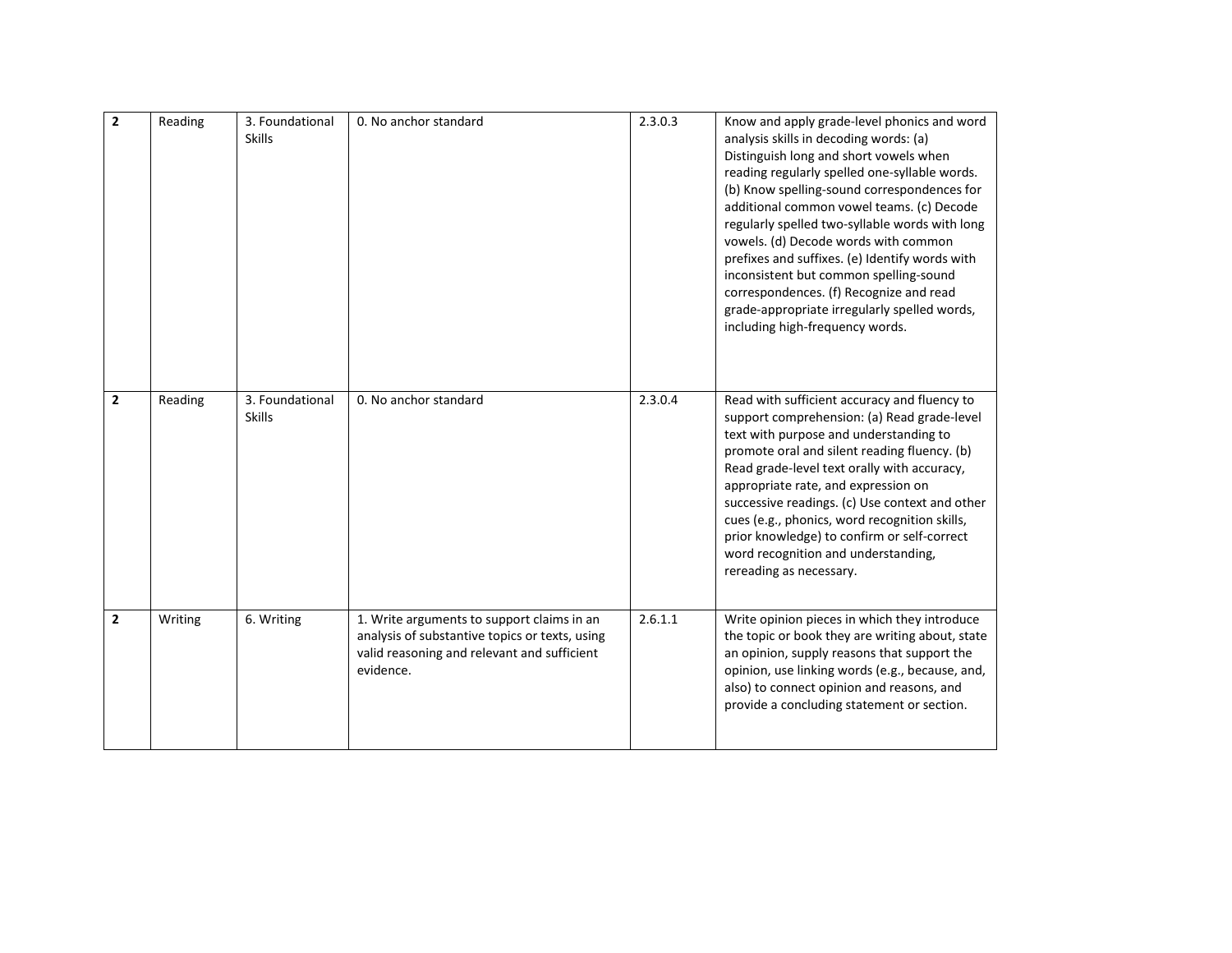| $\overline{2}$ | Writing | 6. Writing | 2. Write informative/explanatory texts to<br>examine and convey complex ideas and<br>information clearly and accurately through<br>the effective selection, organization, and<br>analysis of content. | 2.6.2.2 | Write informative/explanatory texts in which<br>they introduce a topic, use facts and<br>definitions to develop points, and provide a<br>concluding statement or section.                                                                                                  |
|----------------|---------|------------|-------------------------------------------------------------------------------------------------------------------------------------------------------------------------------------------------------|---------|----------------------------------------------------------------------------------------------------------------------------------------------------------------------------------------------------------------------------------------------------------------------------|
| $\overline{2}$ | Writing | 6. Writing | 3. Write narratives and other creative texts to<br>develop real or imagined experiences or<br>events using effective technique, well-chosen<br>details, and well-structured event sequences.          | 2.6.3.3 | Write narratives and other creative texts in<br>which they recount a well-elaborated event<br>or short sequence of events, include details to<br>describe actions, thoughts, and feelings, use<br>temporal words to signal event order, and<br>provide a sense of closure. |
| $\overline{2}$ | Writing | 6. Writing | 5. Use a writing process to develop and<br>strengthen writing as needed by planning,<br>drafting, revising, editing, rewriting, or trying<br>a new approach.                                          | 2.6.5.5 | With guidance and support from adults, and<br>peers, focus on a topic and strengthen writing<br>as needed by revising and editing.                                                                                                                                         |
| $\overline{2}$ | Writing | 6. Writing | 6. Use technology, including the Internet, to<br>produce and publish writing and to interact<br>and collaborate with others.                                                                          | 2.6.6.6 | With guidance and support from adults, use a<br>variety of digital tools to produce and publish<br>writing, including in collaboration with peers.                                                                                                                         |
| $\overline{2}$ | Writing | 6. Writing | 7. Conduct short as well as more sustained<br>research projects based on focused questions,<br>demonstrating understanding of the subject<br>under investigation.                                     | 2.6.7.7 | Participate in shared research and writing<br>projects (e.g., read a number of books on a<br>single topic to produce a report; record<br>science observations).                                                                                                            |
| $\overline{2}$ | Writing | 6. Writing | 8. Gather relevant information from multiple<br>print and digital sources, assess the credibility<br>and accuracy of each source, and integrate<br>the information while avoiding plagiarism.         | 2.6.8.8 | Recall information from experiences or gather<br>information from provided sources to answer<br>a question.                                                                                                                                                                |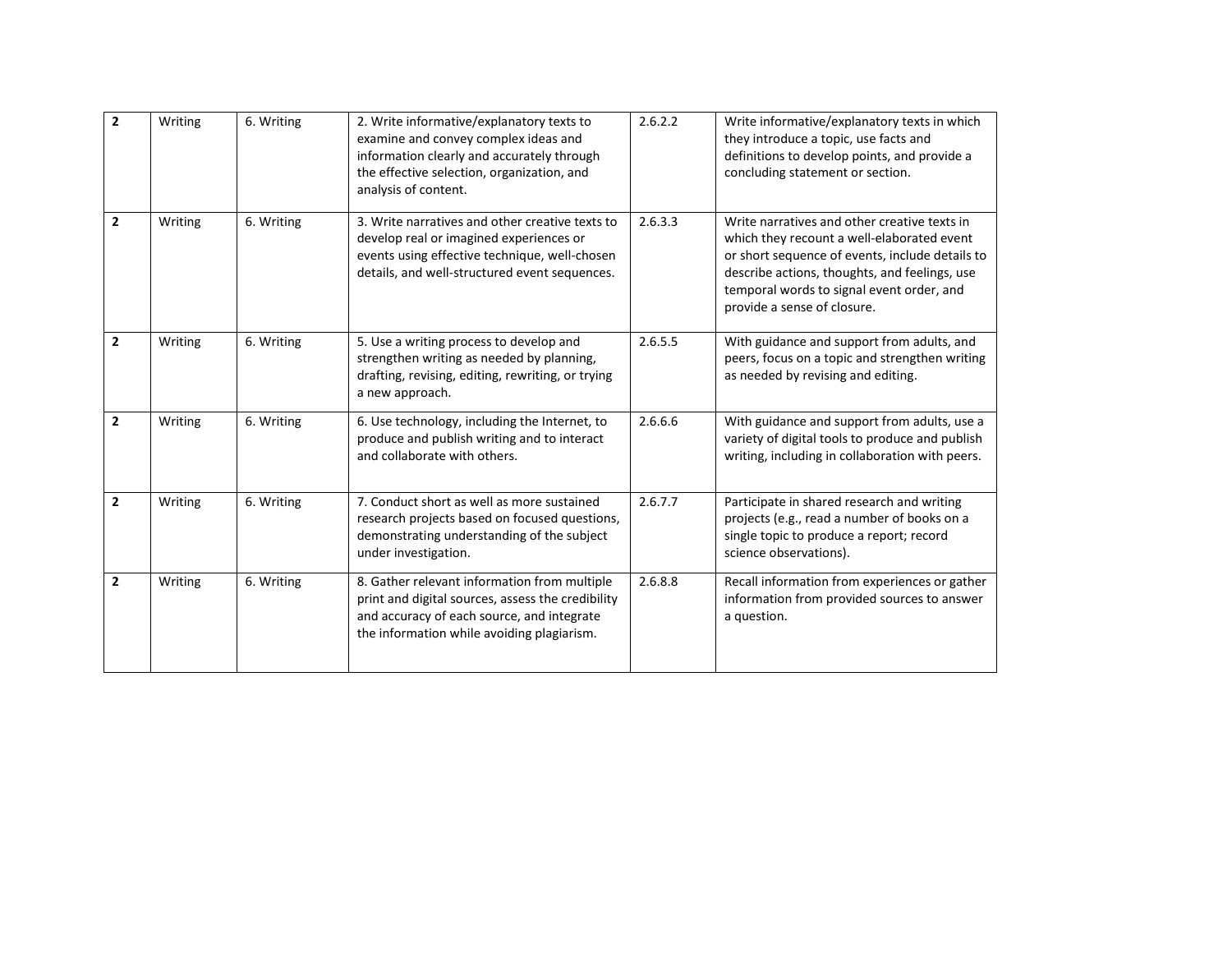| $\mathbf{2}$   | Speaking,<br>Viewing,<br>Listening<br>and Media<br>Literacy | 8. Speaking,<br>Viewing,<br>Listening and<br>Media Literacy | 1. Prepare for and participate effectively in a<br>range of conversations and collaborations<br>with diverse partners, building on others'<br>ideas and expressing their own clearly and<br>persuasively.               | 2.8.1.1 | Participate in collaborative conversations with<br>diverse partners about grade 2 topics and<br>texts with peers and adults in small and larger<br>groups: (a) Follow agreed-upon rules for<br>discussions (e.g., gaining the floor in<br>respectful ways, listening to others with care,<br>speaking one at a time about the topics and<br>texts under discussion). (b) Build on others'<br>talk in conversations by linking their<br>comments to the remarks of others. (c) Ask<br>for clarification and further explanation as<br>needed about the topics and texts under<br>discussion. (d) Cooperate for productive<br>group discussion. (e) Follow two- and three-<br>step oral directions. |
|----------------|-------------------------------------------------------------|-------------------------------------------------------------|-------------------------------------------------------------------------------------------------------------------------------------------------------------------------------------------------------------------------|---------|---------------------------------------------------------------------------------------------------------------------------------------------------------------------------------------------------------------------------------------------------------------------------------------------------------------------------------------------------------------------------------------------------------------------------------------------------------------------------------------------------------------------------------------------------------------------------------------------------------------------------------------------------------------------------------------------------|
| $\mathbf{2}$   | Speaking,<br>Viewing,<br>Listening<br>and Media<br>Literacy | 8. Speaking,<br>Viewing,<br>Listening and<br>Media Literacy | 2. Integrate and evaluate information<br>presented in diverse media and formats,<br>including visually, quantitatively, and orally.                                                                                     | 2.8.2.2 | Recount or describe key ideas or details from<br>a text read aloud or information presented<br>orally or through other media.                                                                                                                                                                                                                                                                                                                                                                                                                                                                                                                                                                     |
| $\overline{2}$ | Speaking,<br>Viewing,<br>Listening<br>and Media<br>Literacy | 8. Speaking,<br>Viewing,<br>Listening and<br>Media Literacy | 3. Evaluate a speaker's point of view,<br>reasoning, and use of evidence and rhetoric.                                                                                                                                  | 2.8.3.3 | Ask and answer questions about what a<br>speaker says in order to clarify<br>comprehension, gather additional<br>information, or deepen understanding of a<br>topic or issues.                                                                                                                                                                                                                                                                                                                                                                                                                                                                                                                    |
| 2              | Speaking,<br>Viewing,<br>Listening<br>and Media<br>Literacy | 8. Speaking,<br>Viewing,<br>Listening and<br>Media Literacy | 4. Present information, findings, and<br>supporting evidence such that listeners can<br>follow the line of reasoning and the<br>organization, development, and style are<br>appropriate to task, purpose, and audience. | 2.8.4.4 | Tell a story or recount an experience with<br>appropriate facts and relevant, descriptive<br>details, avoid plagiarism by identifying<br>sources, and speak audibly in coherent<br>sentences.                                                                                                                                                                                                                                                                                                                                                                                                                                                                                                     |
| $\overline{2}$ | Speaking,<br>Viewing,<br>Listening<br>and Media<br>Literacy | 8. Speaking,<br>Viewing,<br>Listening and<br>Media Literacy | 5. Make strategic use of digital media and<br>visual displays of data to express information<br>and enhance understanding of presentations.                                                                             | 2.8.5.5 | Create audio recordings of stories or poems;<br>add drawings or other visual displays to<br>stories or recounts of experiences when<br>appropriate to clarify ideas, thoughts, and<br>feelings.                                                                                                                                                                                                                                                                                                                                                                                                                                                                                                   |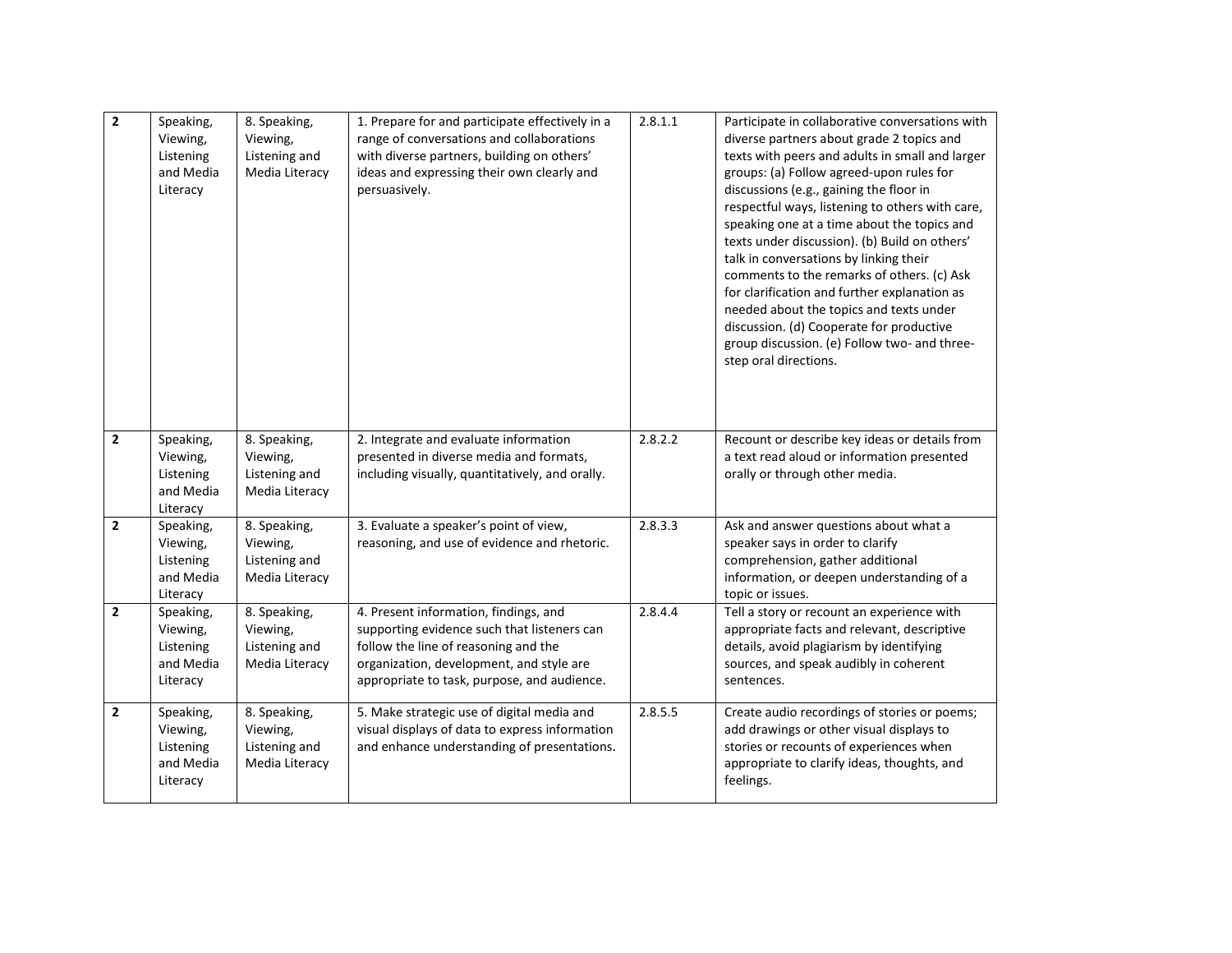| $\overline{2}$ | Speaking,<br>Viewing,<br>Listening<br>and Media<br>Literacy | 8. Speaking,<br>Viewing,<br>Listening and<br>Media Literacy | 6. Adapt speech to a variety of contexts and<br>communicative tasks, demonstrating<br>command of formal English when indicated or<br>appropriate. | 2.8.6.6 | Produce complete sentences when<br>appropriate to task and situation in order to<br>provide requested detail or clarification.<br>(Refer to grade 2 Language standards 1 and 3<br>for specific expectations.)                                                                                                                                                                                                                                                                                                                                                                              |
|----------------|-------------------------------------------------------------|-------------------------------------------------------------|---------------------------------------------------------------------------------------------------------------------------------------------------|---------|--------------------------------------------------------------------------------------------------------------------------------------------------------------------------------------------------------------------------------------------------------------------------------------------------------------------------------------------------------------------------------------------------------------------------------------------------------------------------------------------------------------------------------------------------------------------------------------------|
| $\overline{2}$ | Speaking,<br>Viewing,<br>Listening<br>and Media<br>Literacy | 8. Speaking,<br>Viewing,<br>Listening and<br>Media Literacy | 7. Critically analyze information found in<br>electronic, print, and mass media and use a<br>variety of these sources.                            | 2.8.7.7 | Distinguish, understand, and use different<br>types of print, digital, and multimodal media:<br>(a) Use tools for locating print and electronic<br>materials appropriate to the purpose.                                                                                                                                                                                                                                                                                                                                                                                                   |
| $\mathbf{2}$   | Speaking,<br>Viewing,<br>Listening<br>and Media<br>Literacy | 8. Speaking,<br>Viewing,<br>Listening and<br>Media Literacy | 8. Communicate using traditional or digital<br>multimedia formats and digital writing and<br>publishing for a specific purpose.                   | 2.8.8.8 | With prompting and support, create an<br>individual or shared multimedia work for a<br>specific purpose (e.g., to create or integrate<br>knowledge, to share experiences or<br>information, to persuade, to entertain, or as<br>artistic expression.): (a) With prompting and<br>support, critique each found image under<br>consideration for use in a multimedia project<br>for its appropriateness to purpose, its<br>effectiveness in conveying the message, and<br>its effect on the intended audience and justify<br>its use in the project. (b) Share the work with<br>an audience. |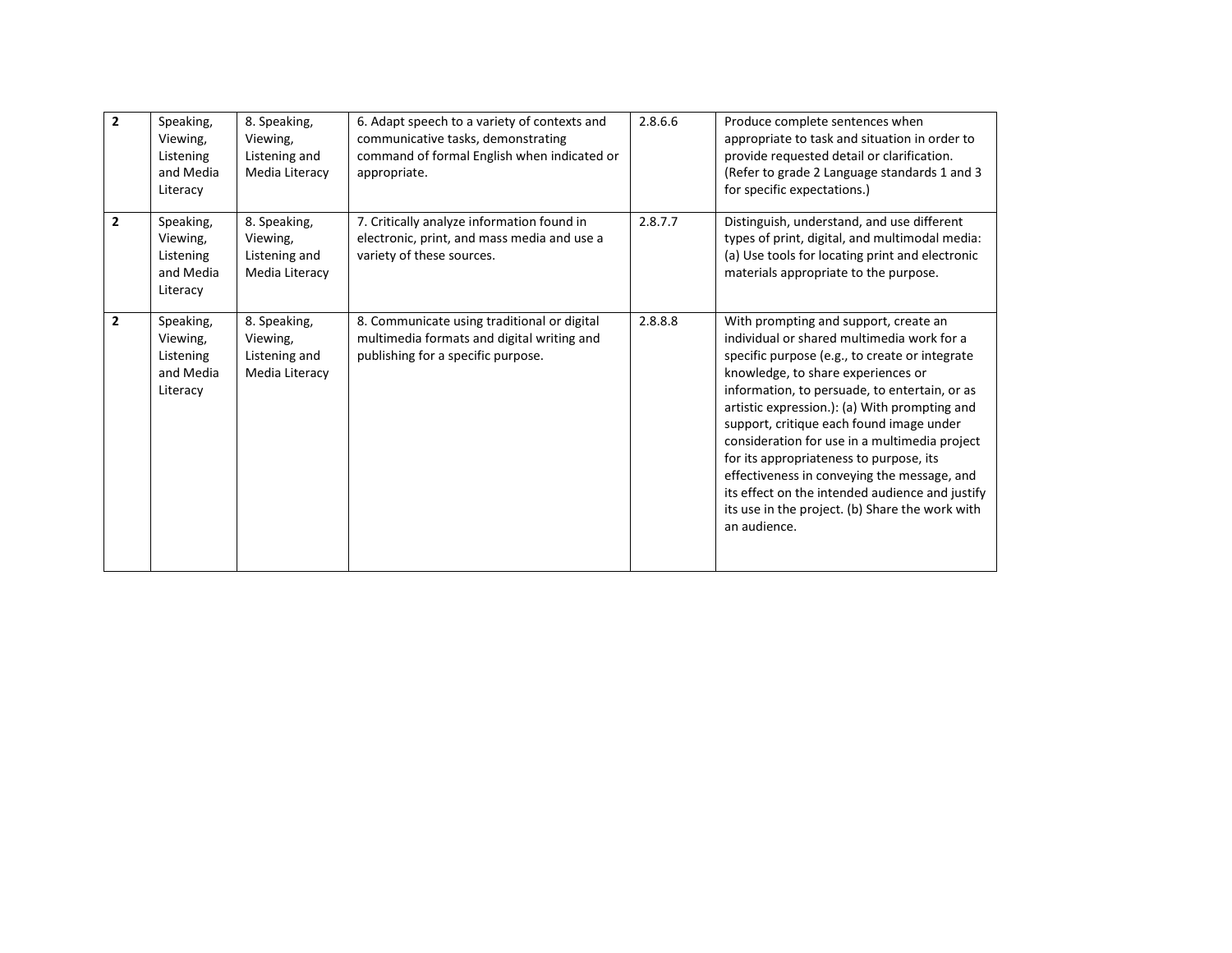| $\mathbf 2$    | Language<br><b>Benchmarks</b> | 10. Language<br><b>Benchmarks</b> | 1. Demonstrate command of the conventions<br>of standard English grammar and usage when<br>writing or speaking.                                                                                                | 2.10.1.1 | Demonstrate command of the conventions of<br>standard English grammar and usage when<br>writing or speaking: (a) Use collective nouns<br>(e.g., group). (b) Form and use frequently<br>occurring irregular plural nouns (e.g., feet,<br>children, teeth, mice, fish). (c) Use reflexive<br>pronouns (e.g., myself, ourselves). (d) Form<br>and use the past tense of frequently occurring<br>irregular verbs (e.g., sat, hid, told). (e) Use<br>adjectives and adverbs, and choose between<br>them depending on what is to be modified. (f)<br>Produce, expand, and rearrange complete<br>simple and compound sentences (e.g., The<br>boy watched the movie; The little boy<br>watched the movie; The action movie was<br>watched by the little boy). |
|----------------|-------------------------------|-----------------------------------|----------------------------------------------------------------------------------------------------------------------------------------------------------------------------------------------------------------|----------|-------------------------------------------------------------------------------------------------------------------------------------------------------------------------------------------------------------------------------------------------------------------------------------------------------------------------------------------------------------------------------------------------------------------------------------------------------------------------------------------------------------------------------------------------------------------------------------------------------------------------------------------------------------------------------------------------------------------------------------------------------|
| $\overline{2}$ | Language<br><b>Benchmarks</b> | 10. Language<br><b>Benchmarks</b> | 2. Demonstrate command of the conventions<br>of standard English capitalization,<br>punctuation, and spelling when writing.                                                                                    | 2.10.2.2 | Demonstrate command of the conventions of<br>standard English capitalization, punctuation,<br>and spelling when writing: (a) Capitalize<br>holidays, product names, and geographic<br>names. (b) Use commas in greetings and<br>closings of letters. (c) Use an apostrophe to<br>form contractions and frequently occurring<br>possessives. (d) Generalize learned spelling<br>patterns when writing words (e.g., cage $\rightarrow$<br>badge; boy $\rightarrow$ boil). (e) Consult reference<br>materials, including beginning dictionaries, as<br>needed to check and correct spellings.                                                                                                                                                            |
| $\overline{2}$ | Language<br><b>Benchmarks</b> | 10. Language<br><b>Benchmarks</b> | 3. Apply knowledge of language to understand<br>how language functions in different contexts,<br>to make effective choices for meaning or<br>style, and to comprehend more fully when<br>reading or listening. | 2.10.3.3 | Use knowledge of language and its<br>conventions when writing, speaking, reading,<br>or listening: (a) Compare formal and informal<br>uses of English.                                                                                                                                                                                                                                                                                                                                                                                                                                                                                                                                                                                                |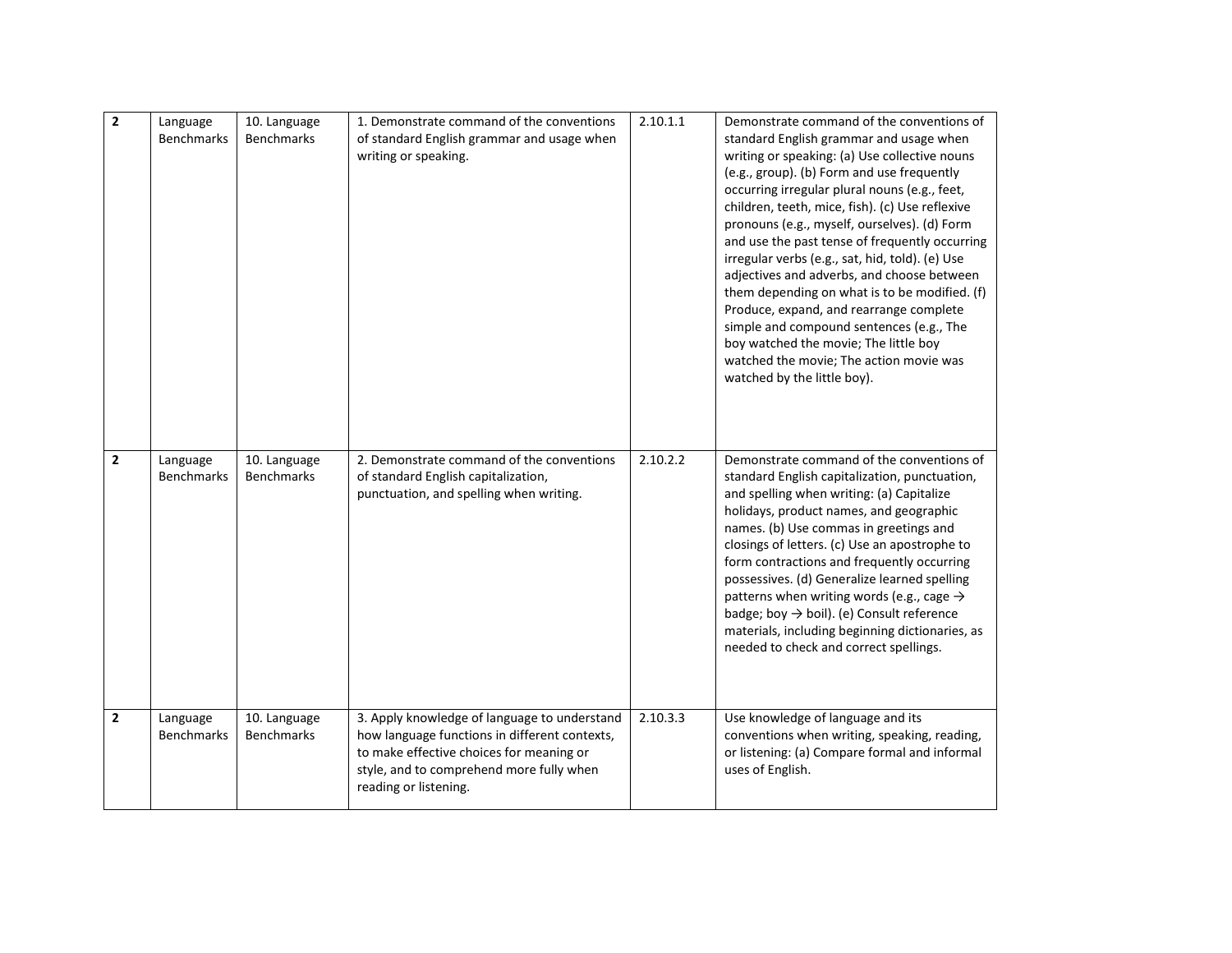| $\overline{2}$ | Language<br><b>Benchmarks</b> | 10. Language<br><b>Benchmarks</b> | 4. Determine or clarify the meaning of<br>unknown and multiple-meaning words and<br>phrases by using context clues, analyzing<br>meaningful word parts, and consulting general<br>and specialized reference materials, as<br>appropriate. | 2.10.4.4 | Determine or clarify the meaning of unknown<br>and multiple-meaning words and phrases<br>based on grade 2 reading and content,<br>choosing flexibly from an array of strategies:<br>(a) Use sentence-level context as a clue to the<br>meaning of a word or phrase. (b) Determine<br>the meaning of the new word formed when a<br>known prefix is added to a known word (e.g.,<br>happy/unhappy, tell/retell). (c) Use a known<br>root word as a clue to the meaning of an<br>unknown word with the same root (e.g.,<br>addition, additional). (d) Use knowledge of<br>the meaning of individual words to predict<br>the meaning of compound words (e.g.,<br>birdhouse, lighthouse, housefly; bookshelf,<br>notebook, bookmark). (e) Use glossaries and<br>beginning dictionaries, both print and digital,<br>to determine or clarify the meaning of words<br>and phrases. |
|----------------|-------------------------------|-----------------------------------|-------------------------------------------------------------------------------------------------------------------------------------------------------------------------------------------------------------------------------------------|----------|----------------------------------------------------------------------------------------------------------------------------------------------------------------------------------------------------------------------------------------------------------------------------------------------------------------------------------------------------------------------------------------------------------------------------------------------------------------------------------------------------------------------------------------------------------------------------------------------------------------------------------------------------------------------------------------------------------------------------------------------------------------------------------------------------------------------------------------------------------------------------|
| $\overline{2}$ | Language<br><b>Benchmarks</b> | 10. Language<br><b>Benchmarks</b> | 5. Demonstrate understanding of figurative<br>language, word relationships and nuances in<br>word meanings.                                                                                                                               | 2.10.5.5 | Demonstrate understanding of word<br>relationships and nuances in word meanings<br>to develop word consciousness: (a) Identify<br>real-life connections between words and their<br>use (e.g., describe foods that are spicy or<br>juicy). (b) Distinguish shades of meaning<br>among closely related verbs (e.g., toss, throw,<br>hurl) and closely related adjectives (e.g., thin,<br>slender, skinny, scrawny).                                                                                                                                                                                                                                                                                                                                                                                                                                                          |